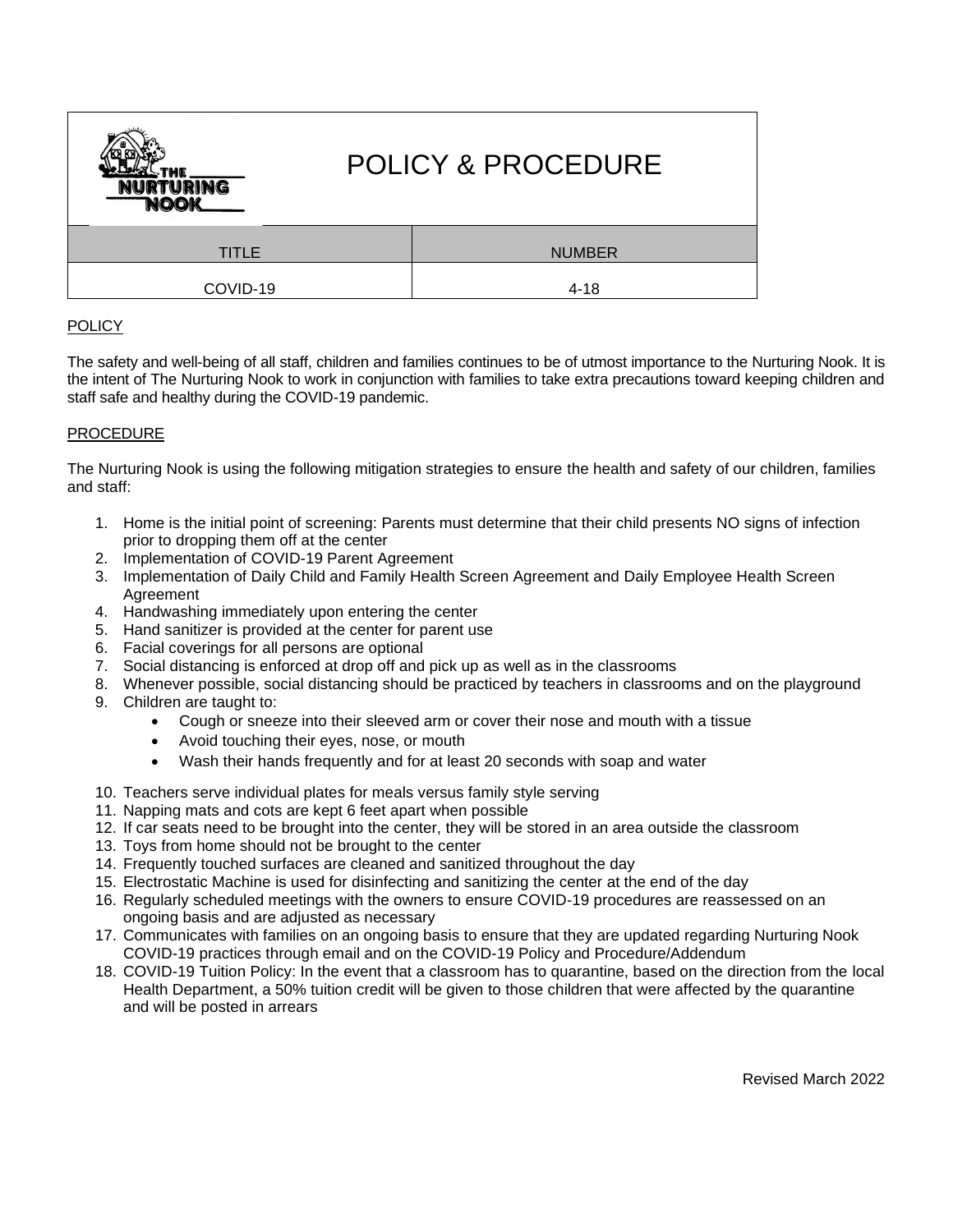### **COVID-19 Policy and Procedures Addendum The Nurturing Nook**

## **Additional precautionary COVID-19 Measures effective March 2022:**

- 1. The potential cross contamination between staff and children in the center will be minimized.
- 2. Please maintain social distancing when dropping off and picking up children. In an effort to minimize congestion of entryway traffic, parents, children and staff members will exit the center through:
	- the side door (Generations)
	- the east door (Glendale)
	- the playground door (River Point)
- 3. Upon arrival, parents will wash their children's hands.
- 4. Parents and employees will sign a Health Screening Agreement when they arrive each day.
- 5. Parents must closely monitor their child's health and temperature as well as their own. Please do not enter The Nurturing Nook if you or your child are sick or experiencing any symptoms.
- 6. Facial coverings for all persons 3 years of age and older are optional. Children two years of age may wear facial coverings at the discretion of their parents.
- 7. If a parent, child or staff member is experiencing symptoms and has a COVID-19 test, they may not enter The Nurturing Nook until they receive a negative test result.
- 8. In the event a positive COVID result occurs, The Nurturing Nook will follow CDC and local health department recommendations. If a quarantine is necessary, families will be notified.
- 9. COVID-19 Tuition Policy: In the event that a classroom has to quarantine, based on the direction from the local Health Department, a 50% tuition credit will be given to those children that were affected by the quarantine and will be posted in arrears.